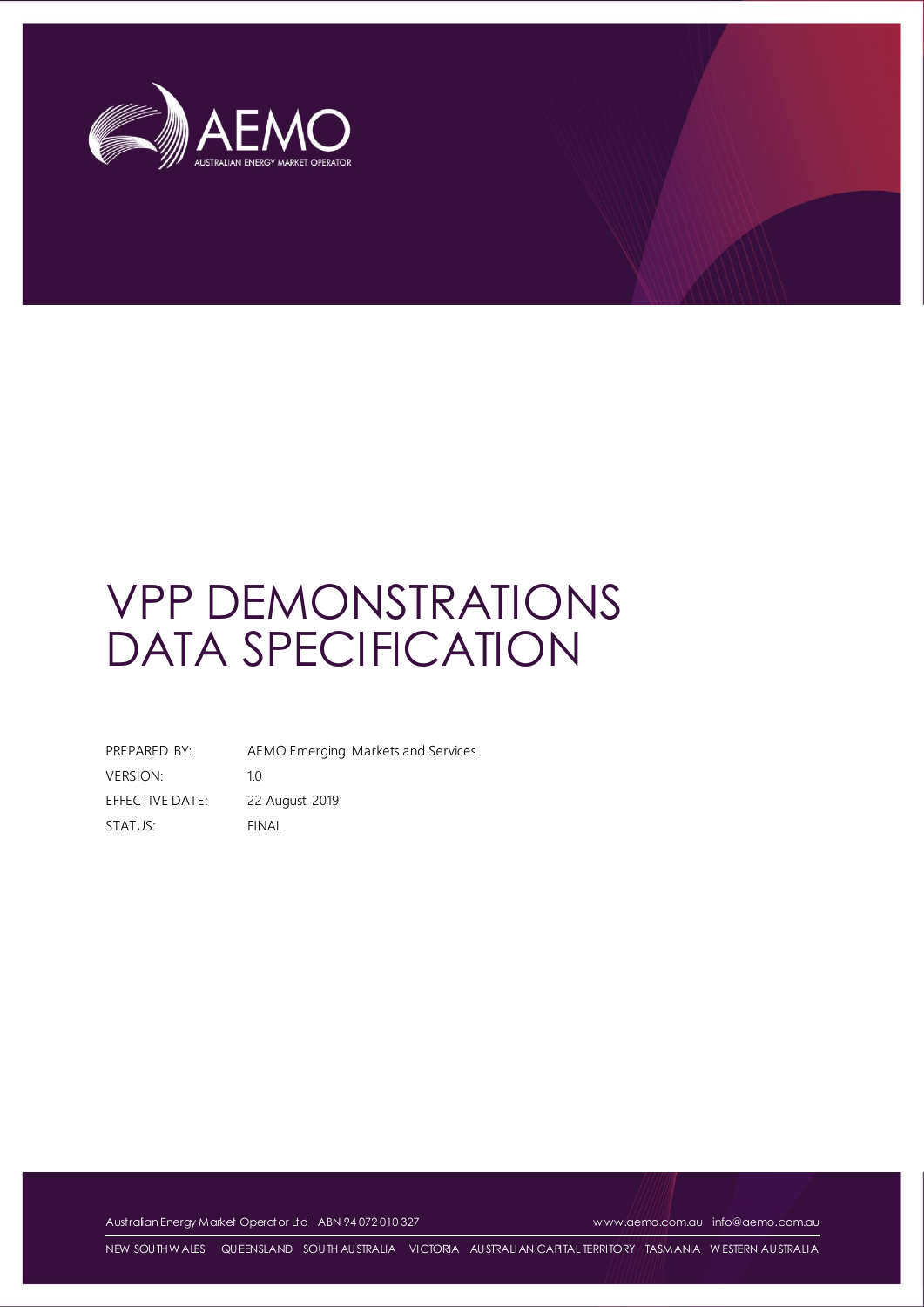

# **VERSION RELEASE HISTORY**

| Version | Effective date | Summary of changes                                       |
|---------|----------------|----------------------------------------------------------|
| 1.0     | 22 August 2019 | First issue of the VPP Demonstrations Data Specification |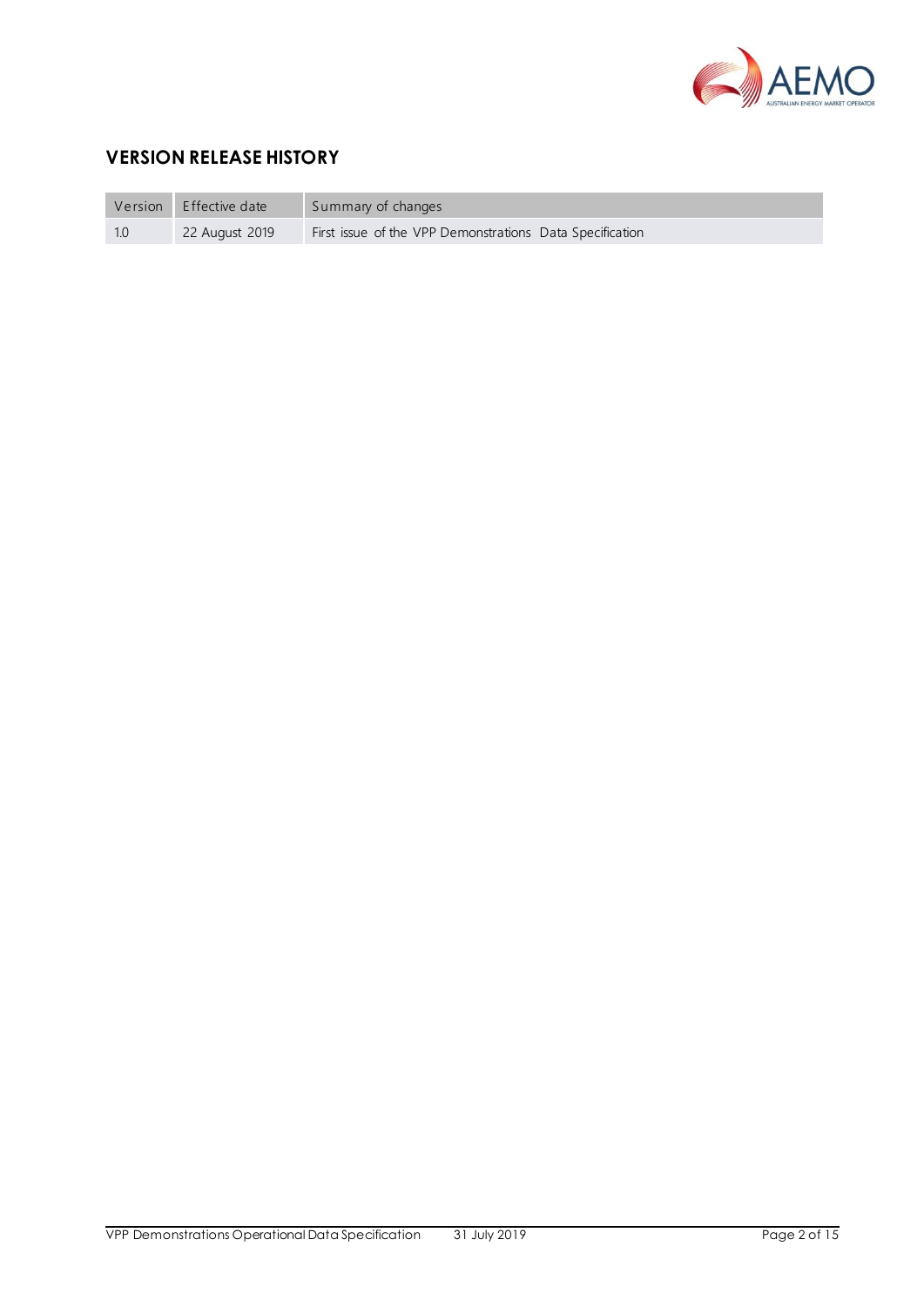

# **CONTENTS**

| 1.   | <b>INTRODUCTION</b>                                                                  | $\overline{\mathbf{4}}$ |
|------|--------------------------------------------------------------------------------------|-------------------------|
| 1.1. | Data specification objectives                                                        | $\overline{4}$          |
| 1.2. | Transferring data to AEMO                                                            | $\overline{4}$          |
| 2.   | <b>ENROLMENT DATA</b>                                                                | 5                       |
| 3.   | FCAS ASSESSMENT DATA                                                                 | 5                       |
| 4.   | OPERATIONAL DATA SPECIFICATION                                                       | 5                       |
| 4.1. | Scope of operational data specification                                              | 6                       |
| 4.2. | Opportunity for further feedback                                                     | 7                       |
| 4.3. | Aggregated data                                                                      | 8                       |
| 4.4. | Device level telemetry data                                                          | 11                      |
| 5.   | DATA PROVIDED FROM AEMO                                                              | 11                      |
|      | ADDITIONAL INFORMATION RELATING TO THE OPERATIONAL DATA SPECIFICATION<br>APPENDIX A. | 12                      |
|      | EXAMPLE DATA FEEDS FOR THE OPERATIONAL DATA SPECIFICATION<br>APPENDIX B.             | 14                      |

## **TABLES**

| Table 3 Actual performance data and standing data specification10 |  |
|-------------------------------------------------------------------|--|
| Table 4 Actual performance data and standing data specification10 |  |
|                                                                   |  |

# **FIGURES**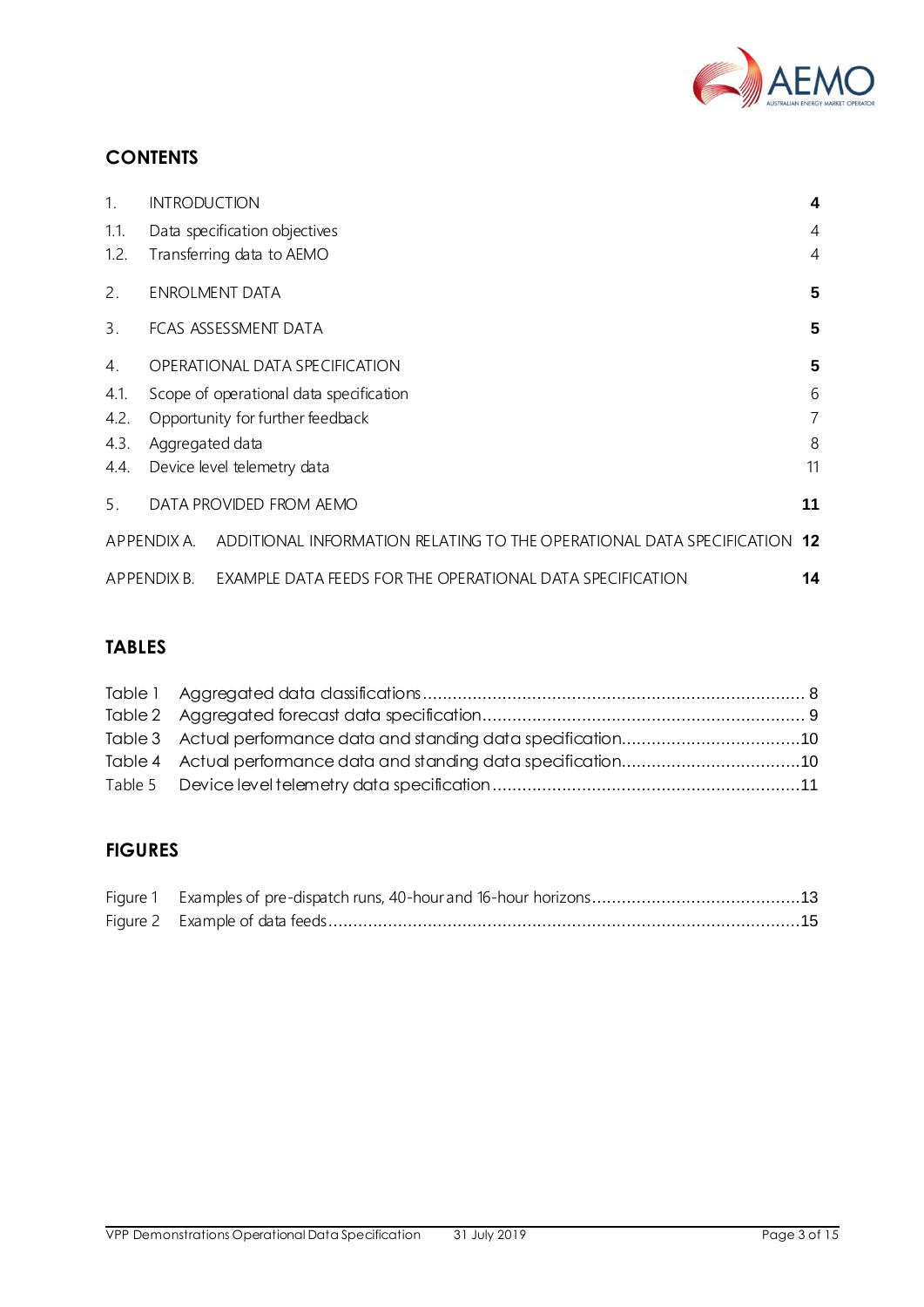

## <span id="page-3-0"></span>**1. INTRODUCTION**

AEMO has launched the VPP Demonstrations, with funding support from ARENA through its Advancing Renewables Program, to learn how VPPs should be integrated into the National Electricity Market. To inform AEMO's learning and facilitate the VPP Demonstrations, participants are required to submit a range of data to AEMO.

This *VPP Demonstrations Data Specification* outlines three categories of data that VPP Demonstrations participants will submit to AEMO:

- Enrolment Data.
- Frequency Control Ancillary Services (FCAS) Data.
- Operational Data.

## <span id="page-3-1"></span>**1.1. Data specification objectives**

The VPP Demonstrations objectives are outlined in the *VPP Demonstrations Final Design Document<sup>1</sup>* .

The VPP Demonstrations Data Specification has been designed such that it meets the objectives of the VPP Demonstrations and is intended to:

- Facilitate AEMO's operational visibility of VPPs to understand their impact on power system security, local power quality and how they interact with the market.
- Enable AEMO to assess current regulatory arrangements affecting participation of VPPs in energy and FCAS markets and inform new or amended arrangements where appropriate.

## <span id="page-3-2"></span>**1.2. Transferring data to AEMO**

The VPP Demonstrations participants must provide to AEMO (either directly or through a third party nominated by the Applicant) the data as set out in this *VPP Demonstrations Data*  Specification in place from time to time.

Data should be transferred to AEMO by integrating with AEMO's VPP Demonstrations Application Programming Interfaces (APIs). Further information on this can be found in the *Guide to VPP Demonstrations APIs*<sup>2</sup> .

These APIs are not available at the time of the VPP Demonstrations launch.

Until the APIs are available, Applicants should submit Enrolment Data and FCAS Data to AEMO by email (Enrolment Data t[o VPPEnrolment@aemo.com.au](mailto:VPPEnrolment@aemo.com.au) and FCAS data to [Freq\\_Event.Data@aemo.com.au\)](mailto:Freq_Event.Data@aemo.com.au), using the *VPP Demonstrations Data Template 3 .* Once the APIs are available, Applicants must integrate with the AEMO APIs to facilitate data transfers. AEMO will allow reasonable time for Applicants to integrate with the AEMO APIs once they are made available.

As it is not practical to submit the Operational Data via email, the obligation to transfer Operational Data to AEMO will only commence once the VPP Demonstrations APIs are available.

l

<sup>1</sup> At [http://aemo.com.au/-/media/Files/Electricity/NEM/DER/2019/VPP-Demonstrations/NEM-VPP-Demonstrations\\_Final-Design](http://aemo.com.au/-/media/Files/Electricity/NEM/DER/2019/VPP-Demonstrations/NEM-VPP-Demonstrations_Final-Design).

<sup>&</sup>lt;sup>2</sup> A[t http://aemo.com.au/-/media/Files/Electricity/NEM/DER/2019/VPP-Demonstrations/DRAFT-Guide-to-VPP-Demonstrations-APIs](http://aemo.com.au/-/media/Files/Electricity/NEM/DER/2019/VPP-Demonstrations/DRAFT-Guide-to-VPP-Demonstrations-APIs).

<sup>&</sup>lt;sup>3</sup> A[t http://aemo.com.au/-/media/Files/Electricity/NEM/DER/2019/VPP-Demonstrations/VPP-Demonstrations-Data-Template](http://aemo.com.au/-/media/Files/Electricity/NEM/DER/2019/VPP-Demonstrations/VPP-Demonstrations-Data-Template).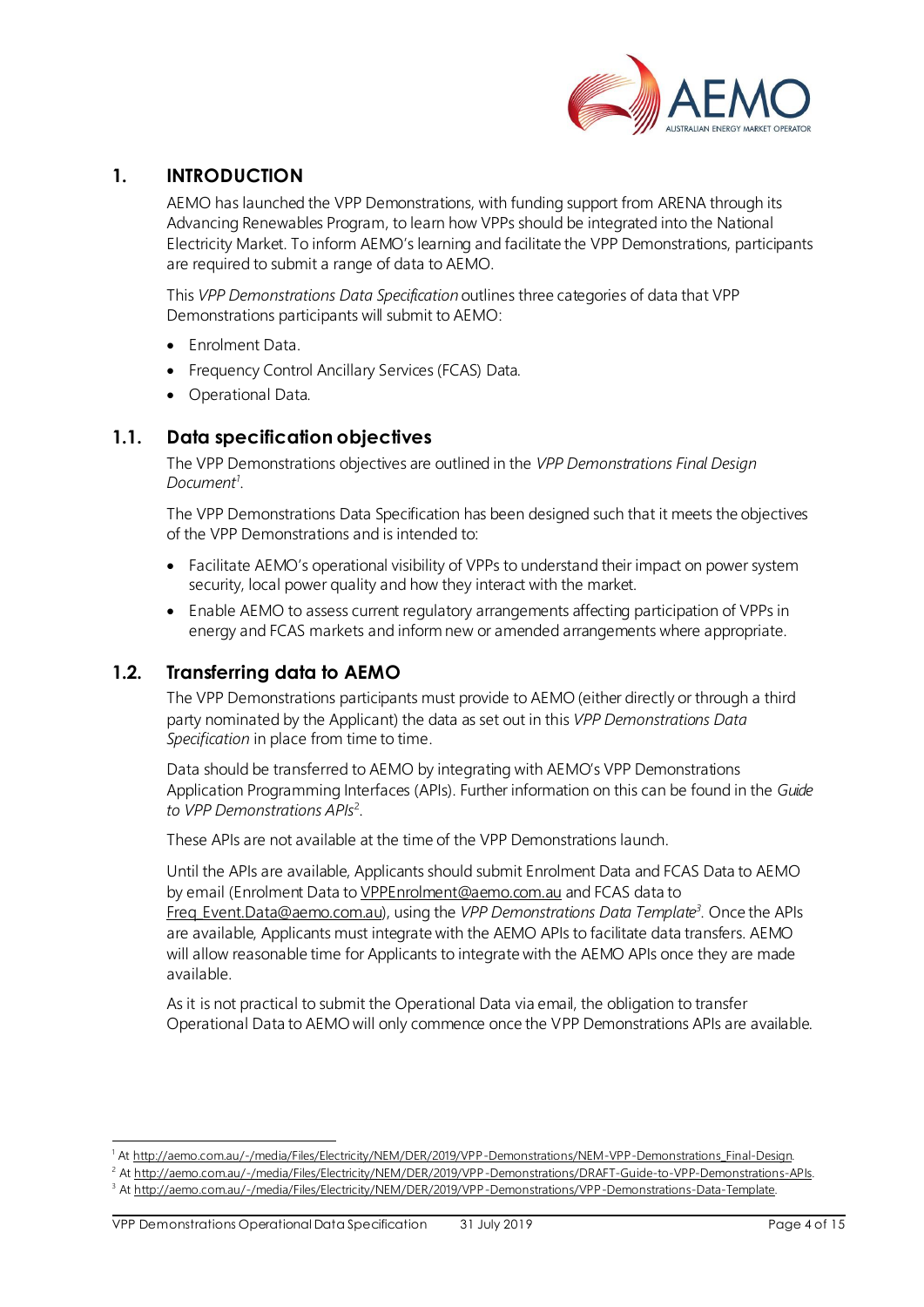

## <span id="page-4-0"></span>**2. ENROLMENT DATA**

To classify loads as ancillary services loads and aggregate two or more loads so they are treated as one ancillary services load, Applicants are required to submit data to AEMO during the enrolment process in relation to:

- A list of NMI and Device Data.
- Frequency Injection Test Data (FITD)<sup>4</sup>.

Applicants can use the *VPP Demonstrations Data Template<sup>5</sup>* to submit this data via email (to [VPPEnrolment@aemo.com.au](mailto:VPPEnrolment@aemo.com.au)) until AEMO's VPP Demonstrations APIs are available.

More information on the Frequency Injection Test requirements can be found in Appendix B of the *VPP Demonstrations FCAS Specification<sup>6</sup> ,* which outlines the standard test procedures that AEMO will use when requiring a VPP Demonstrations Applicant to demonstrate the relevant plant's capability to provide the market ancillary service to the satisfaction of AEMO under clause 3.11.2(i) of the Rules.

## <span id="page-4-1"></span>**3. FCAS ASSESSMENT DATA**

Upon successful completion of the enrolment process VPP Demonstrations Applicants will be approved to participate in the contingency FCAS markets.

FCAS Assessment Data refers to the data that must be submitted by VPP Demonstrations participants to verify the delivery of FCAS in response to a contingency FCAS event.

The *VPP Demonstrations FCAS Specification* provides the monitoring and recording requirements which a VPP Demonstrations Participant must install and maintain, and the standards which apply to the equipment, to monitor and record the response of the ancillary service load to changes in the frequency of the power system under clauses 3.11.2(f) and (g) of the Rules.

Participants can use the *VPP Demonstrations Data Template* to submit FCAS assessment data for each VPP portfolio, or Dispatchable Unit Identifier (DUID), via email (to Freq Event.Data@aemo.com.au) until AEMO's VPP Demonstrations APIs are available.

## <span id="page-4-2"></span>**4. OPERATIONAL DATA SPECIFICATION**

AEMO anticipates that operating a more decentralised power system with two-way power flows in many areas will require a much greater level of operational awareness of electricity networks, supported by larger and more frequent exchanges of operational and network data between stakeholders.

The data requirements described in this section will be collected and used for the VPP Demonstrations to meet the specified learning objectives and to define what ongoing data specifications should be required to enable AEMO to meet its obligations to securely operate the power system.

This Operational Data Specification is not necessarily indicative of the ongoing data specifications for VPPs, although the 5-minute settlement implementation indicates the importance of the 5-minute timeframe in future.

AEMO is sensitive to the need for longer-term data requirements to be devised carefully in consultation with consumers, equipment manufacturers, and electricity market participants, and

l 4 See the Data Submission for Ancillary Service Loads section of the VPP Demonstrations Enrolment Form for more information , at [https://www.aemo.com.au/Electricity/National-Electricity-Market-NEM/DER-program/Virtual-Power-Plant-Demonstrations.](https://www.aemo.com.au/Electricity/National-Electricity-Market-NEM/DER-program/Virtual-Power-Plant-Demonstrations)

<sup>5</sup> A[t http://aemo.com.au/-/media/Files/Electricity/NEM/DER/2019/VPP-Demonstrations/VPP-Demonstrations-Data-Template](http://aemo.com.au/-/media/Files/Electricity/NEM/DER/2019/VPP-Demonstrations/VPP-Demonstrations-Data-Template).

<sup>6</sup> A[t http://aemo.com.au/-/media/Files/Electricity/NEM/DER/2019/VPP-Demonstrations/VPP-Demonstrations-FCAS-Specification](http://aemo.com.au/-/media/Files/Electricity/NEM/DER/2019/VPP-Demonstrations/VPP-Demonstrations-FCAS-Specification).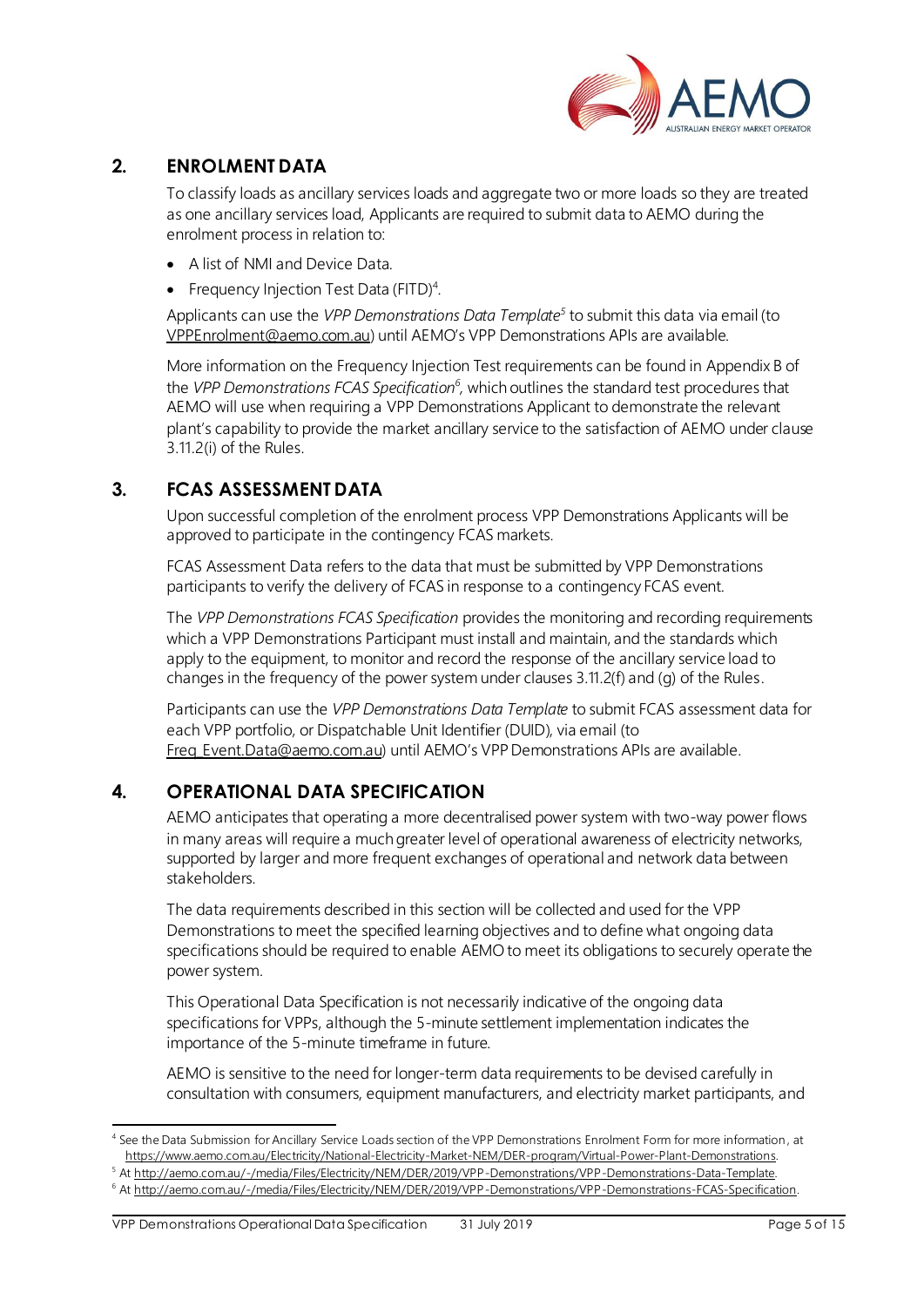

for those requirements to strike the right balance between operational requirements and compliance costs.

AEMO also recognises that VPPs are currently developing their capabilities to collect and communicate operational data. To the extent that a VPP Participant is unable to provide data in accordance with the Data Specification, the VPP Participant should inform AEMO of the issues together with a rectification plan outlining how the VPP Participant intends to address the deficiencies to ensure compliance with the Data Specification. AEMO may agree to alternative data arrangements for a limited period of time as set out in the rectification plan.

The Operational Data Specification is split into the following sections:

- Aggregated Data an aggregated forecast of anticipated active power flows, and aggregated actual performance data, from each VPP portfolio.
	- − Function: to be used by AEMO's Operational Forecasting team to monitor the regional balance of supply and demand. Because VPPs participating in these Demonstrations will be operating as non-scheduled price takers when injecting energy (as distinct from FCAS) into their local network, AEMO will not have visibility of these power flows unless a forecast is provided. Awareness of VPP operation could be critical to managing the power system in high demand periods where reserves (spare capacity) have dropped to historic lows in recent years.
- Device Level Telemetry Data a set of key DER system variables sampled at 5-minute resolution. This dataset is similar to the Schedule D data specification produced by the ACT Government as part of their NextGen Energy Program.
	- Function: the primary purpose of this dataset is to provide a clear technical record of how DER aggregated into VPPs operate in the NEM under the current NER. This dataset will be carefully analysed by AEMO to assess whether the breadth of current rules and procedures applicable to VPPs adequately incentivise consumer and power system benefits.

## <span id="page-5-0"></span>**4.1. Scope of operational data specification**

For the purposes of this specification the following terms will be limited to the scope defined below:

The VPP will not extend beyond the borders of a NEM Region.

## **Consideration**

AEMO considered two options for the scope of operational data requirements. Option 1 is presented in this specification and in the example in Appendix B. AEMO welcomes feedback on the feasibility of each of the options presented below.

- Option 1 [Device Level Data Only]: Only data relating to the devices explicitly under active control is submitted. This would exclude devices that are passive such as rooftop-PV or household load in some cases.
- Option 2 [Site Level Data]: All data on the site under control is submitted. This would include some site-based information on devices that are not under active control such as rooftop-PV

VPP Sum of controllable loads/generation that constitute a VPP portfolio. Data in this specification is intended to be delivered by DUID, for each VPP. Each of the generation or load devices explicitly under control, enrolled to the VPP for each DUID is to be included in the operational dataset. This dataset is intended only for devices under active control, e.g. a battery, or switched pump. Rooftop-PV is not included.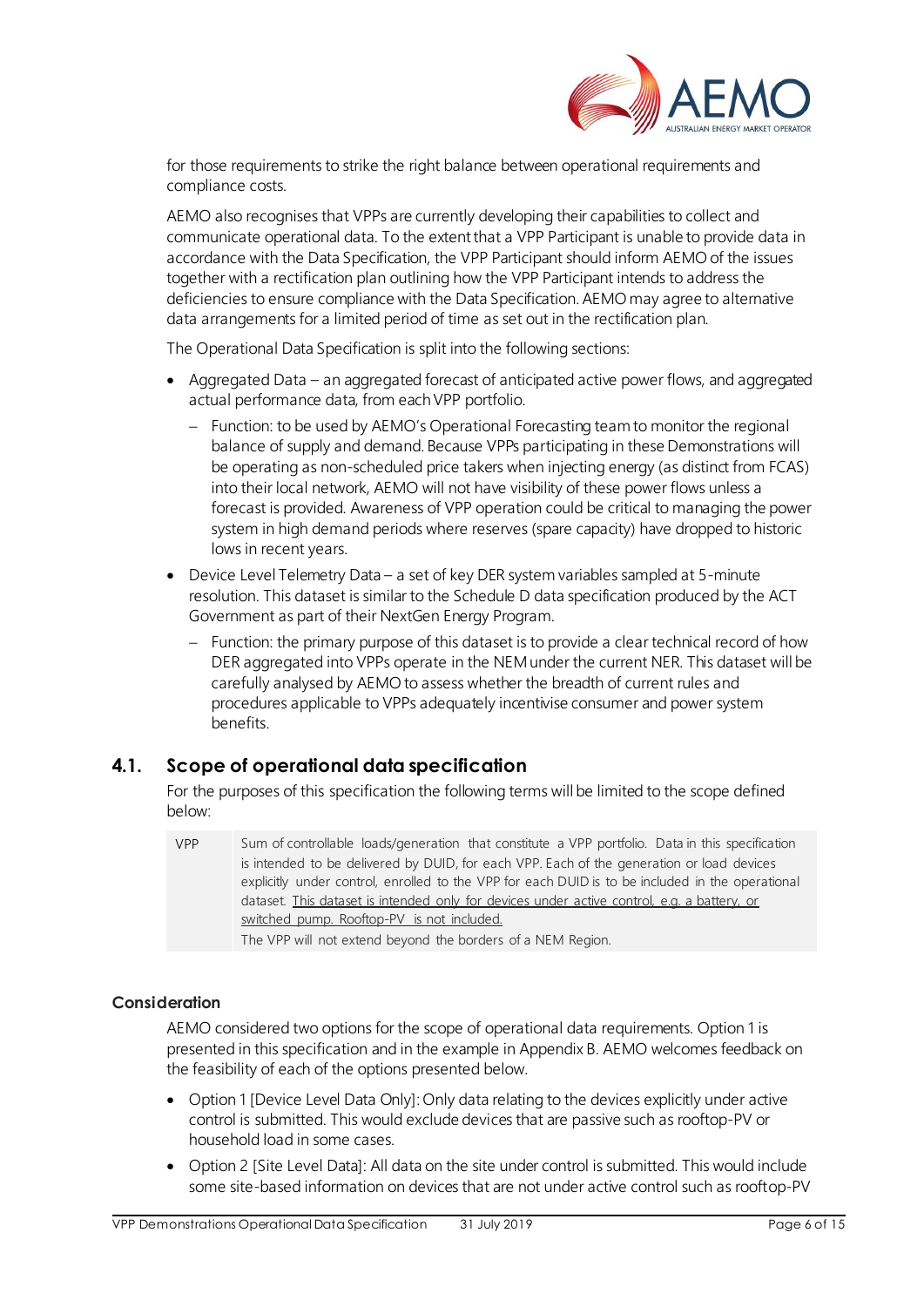

and household loads. AEMO considers challenges with this option, as some forecast doublecounting may occur (such as overlap with AEMO's rooftop-PV forecasts).

## <span id="page-6-0"></span>**4.2. Opportunity for further feedback**

As the obligation to transfer Operational Data to AEMO will only commence once the VPP Demonstrations APIs are available, there is an opportunity to incorporate any final stakeholder feedback by 6 September 2019, prior to the publication of the final the Operational Data API specification (which would incorporate the final operational data specification).

Please contact **DERProgram@aemo.com.au** if you have any further feedback on the Operational Data Specification.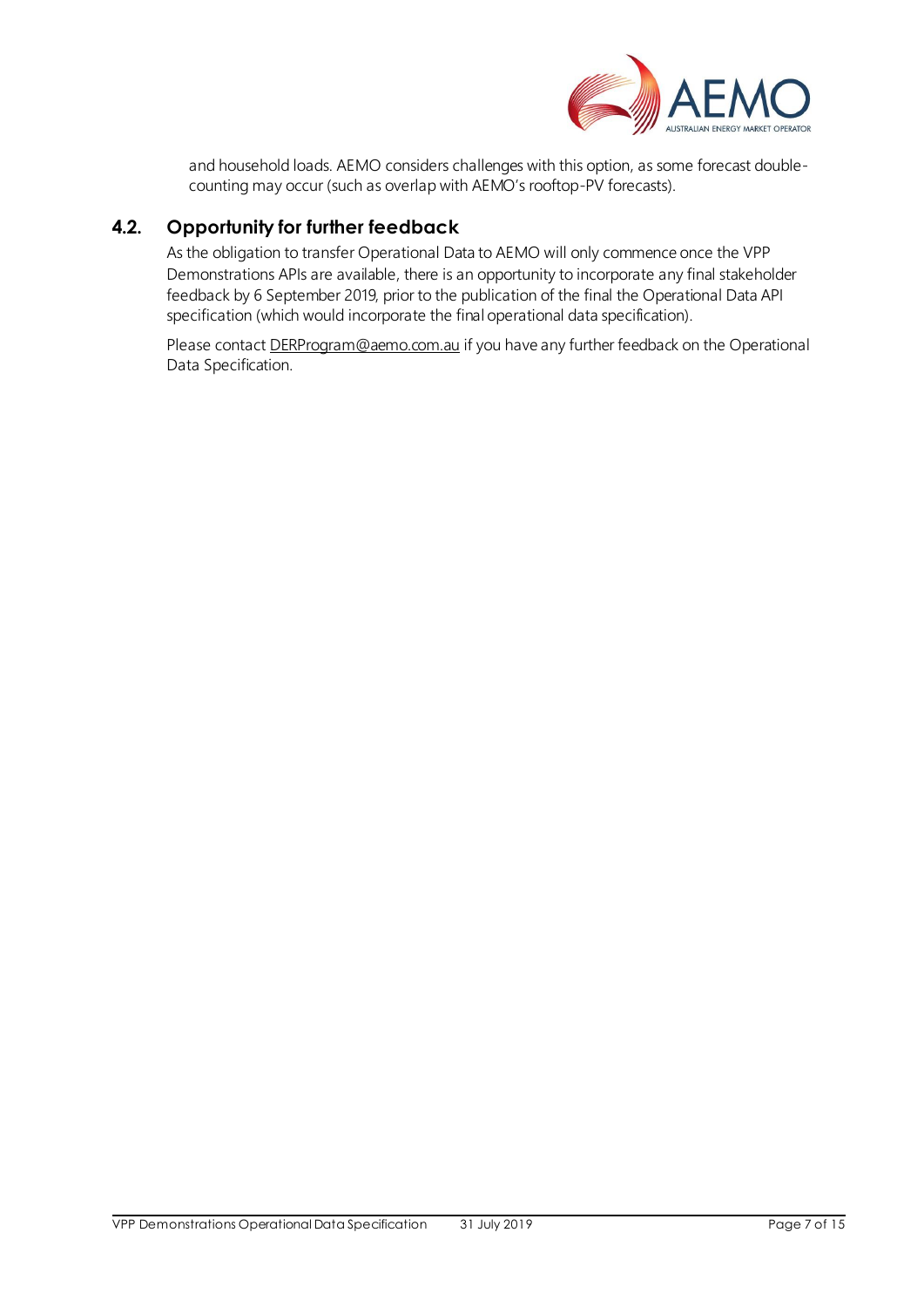

## **4.3. Aggregated data**

## **4.3.1. Aggregated data classifications**

#### **Table 1 Aggregated data classifications**

| Data Feed Type                    | Timestep                                                                                                                                       | <b>Description</b>                                                                                                                                                                                                                                                                                     |
|-----------------------------------|------------------------------------------------------------------------------------------------------------------------------------------------|--------------------------------------------------------------------------------------------------------------------------------------------------------------------------------------------------------------------------------------------------------------------------------------------------------|
| <b>Operational</b><br>forecast    | 5-minute resolution covering the pre-dispatch<br>timeframe, instantaneous period ending                                                        | Forecast of aggregated generation or load under control in each VPP portfolio (exclusive of any<br>generation or load being held available for FCAS enablement). Re-forecast every 5 minutes.                                                                                                          |
| <b>Availability forecast</b>      | 5-minute resolution covering pre-dispatch<br>timeframe and 30-minute resolution covering the<br>ST PASA timeframe, instantaneous period ending | Available capacity of generation or load in each VPP portfolio. Re-forecast every 5 minutes in<br>pre-dispatch and every 30 minutes in ST PASA. The availability forecast is exclusive of charge and<br>discharge expectations of the storage systems, this only reflects the total online capability. |
| <b>Actual performance</b><br>data | 5-minute resolution, instantaneous period ending                                                                                               | Actual delivered aggregated generation or load under control in each VPP portfolio. Received no<br>later than 5 minutes after the fact, every 5 minutes.                                                                                                                                               |
| Standing Data                     | 30-minute resolution                                                                                                                           | Updated as required, only when there is a forecast change or has been a change in the data. This<br>can be both forecast data and actual data.                                                                                                                                                         |

#### <span id="page-7-0"></span>**4.3.2. Aggregated Forecast Data Specification**

VPPs may respond to signals outside the wholesale electricity market, or outside AEMO's visibility on the power system. In order to forecast effectively to maintain power system security, AEMO anticipates use of information in regards to load and generation of the VPP as specified in Table 2 below.

<span id="page-7-1"></span>Further, AEMO's real time operations and forecasting functions anticipates the need to have visibility of VPP capacity in order to forecast capability of all VPPs to ensure optimal operational decision-making to maintain power system reliability.

A simplified, worked example of the data specifications outlined in Table 2 is provided in Appendix B for visualisation.

Note: All demonstration participants are obliged to submit forecasts that represent their best reasonable expectation of plant operation. Participants should provide these forecasts on a *best endeavours* basis and ensure they are not false or misleading.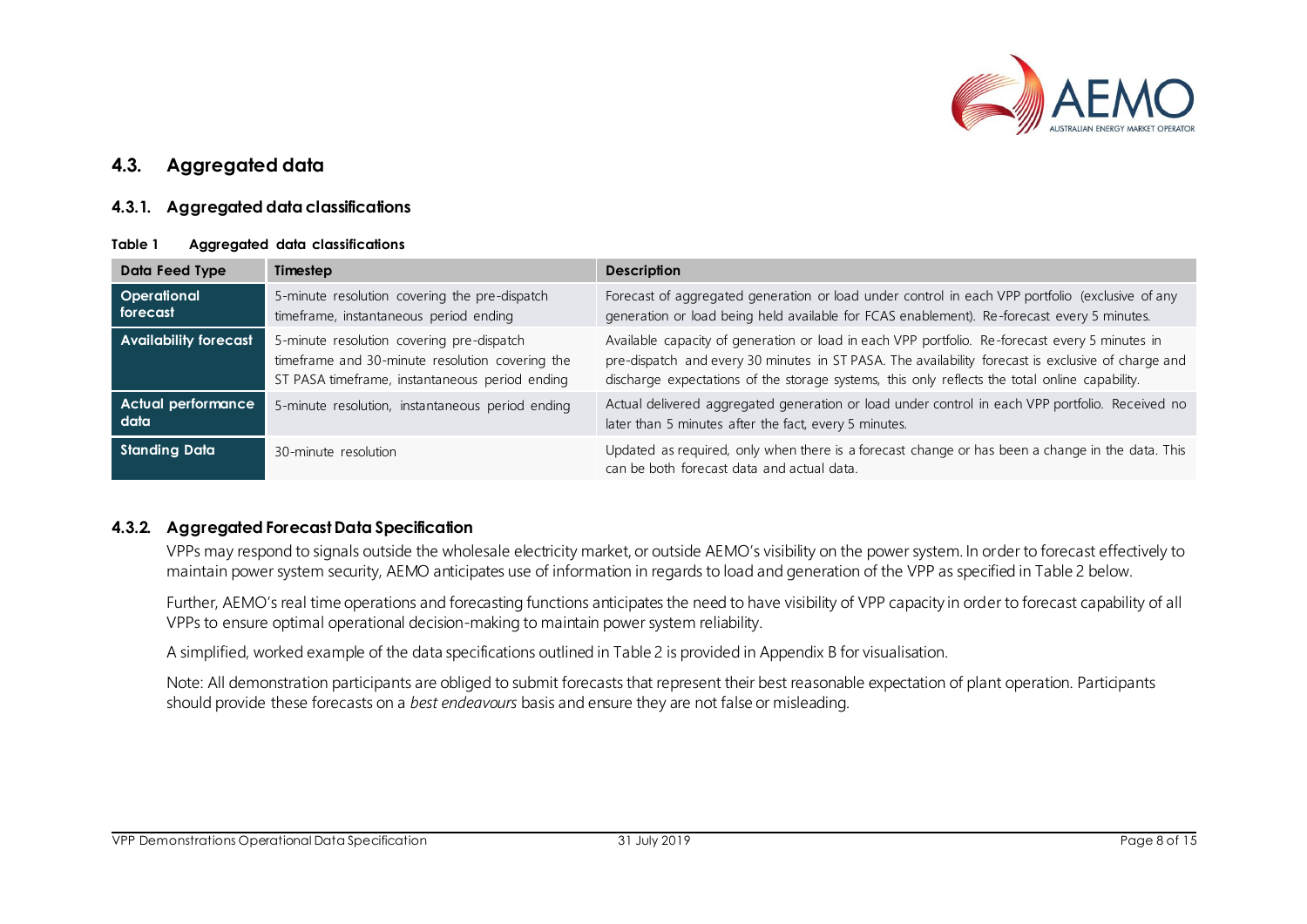

<span id="page-8-0"></span>

|                         | Data Feed<br><b>Type</b> | Data Feeds<br>Required               | <b>Units</b> | <b>Description</b>                                                                                                                                                                                                                      | <b>Justification</b>                                                                                                                                                                                                                                                                                      | <b>Example</b> (see<br>Appendix B) |
|-------------------------|--------------------------|--------------------------------------|--------------|-----------------------------------------------------------------------------------------------------------------------------------------------------------------------------------------------------------------------------------------|-----------------------------------------------------------------------------------------------------------------------------------------------------------------------------------------------------------------------------------------------------------------------------------------------------------|------------------------------------|
| $\overline{1}$          | Operational<br>forecast  | Forecast<br>Controlled<br>Generation | <b>MW</b>    | The sum of the best estimate of VPP generation<br>activity at each individually controlled generation<br>device. (Note rooftop-PV is not considered as<br>explicitly controlled here and so not intended to be<br>included).            | AEMO is investigating how forecasts of VPP activity can<br>be factored into operational planning activities and<br>dispatch.                                                                                                                                                                              | Solid purple line                  |
| $\overline{2}$          | Operational<br>forecast  | Forecast<br>Controlled Load          | <b>MW</b>    | The sum of the best estimate of VPP load activity at<br>each individually controlled load device. (Note this<br>is not intended to include uncontrolled loads such<br>as household appliance loads unless explicitly under<br>control). | As above.                                                                                                                                                                                                                                                                                                 | Solid red line                     |
| $\mathbf{3}$            | Operational<br>forecast  | Forecast Energy<br>Storage (MWh)     | <b>MWh</b>   | The energy that the VPP operator has stored that<br>could be discharged if required.                                                                                                                                                    | AEMO requires visibility of VPPs for real time<br>operations to maintain power system security,<br>including forecasting of state of charge.                                                                                                                                                              | Shaded grey<br>area                |
| $\overline{\mathbf{4}}$ | Availability<br>forecast | Forecast<br>Generation<br>Capacity   | <b>MW</b>    | The level of total generation that could be created<br>(MW) if the VPP discharged at the maximum rate.                                                                                                                                  | Generation capability can change with time if systems<br>are offline or undergoing maintenance. AEMO's real<br>time operations and forecast modelling needs to have<br>visibility of installed capacity in order to forecast<br>capability of all VPPs and in order to maintain power<br>system security. | Dashed purple<br>line              |
| $\overline{\mathbf{5}}$ | Availability<br>forecast | Forecast Load<br>Capacity            | <b>MW</b>    | The level of load that could be created (MW) if the<br>VPP operator charges storage at the maximum rate.                                                                                                                                | The load capability of the VPP (not necessarily equal to<br>the generation capability). Load capability can change<br>with time if systems are offline or undergoing<br>maintenance. There may also be times of day that load<br>is able to be controlled.                                                | Dashed red line                    |
| $\boldsymbol{6}$        | Availability<br>forecast | Forecast Energy<br>Storage Capacity  | MWh          | Forecast energy storage capacity of the VPP.                                                                                                                                                                                            | The installed storage capacity of a VPP van change as<br>new systems are installed, or as systems degrade with<br>time or are un-installed.                                                                                                                                                               | Dashed grey<br>line                |

#### **Table 2 Aggregated forecast data specification**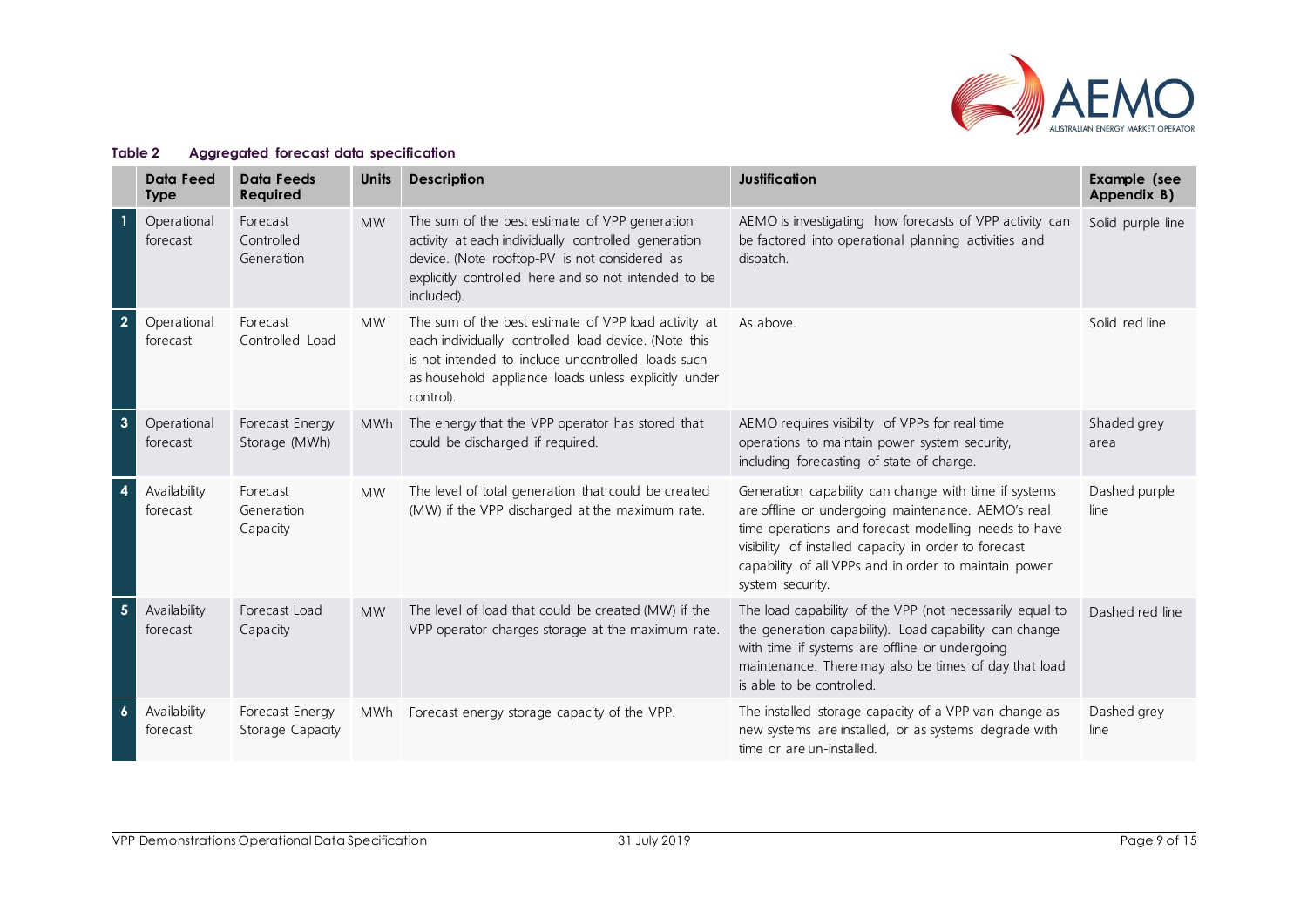

### **4.3.3. Actual performance data and standing data**

#### **Table 3 Actual performance data and standing data specification**

|   | Data feed type                           | Data feeds required           | <b>Units</b> | <b>Description</b>                                                                                                                                                           |
|---|------------------------------------------|-------------------------------|--------------|------------------------------------------------------------------------------------------------------------------------------------------------------------------------------|
|   | Actual performance data                  | Controlled Generation         | <b>MW</b>    | The sum of actual VPP discharge/generation activity. (Note this is not intended to include un-<br>controlled generation such as rooftop-PV)                                  |
|   | Actual performance data  Controlled Load |                               | <b>MW</b>    | The sum of actual VPP charge/load activity. (Note this is not intended to include un-controlled loads<br>such as household appliance loads unless explicitly under control). |
| 3 | Actual performance data                  | <b>Energy Stored</b>          | <b>MWh</b>   | The Energy that the VPP operator had stored that could have been discharged if required (Actual)                                                                             |
|   | Standing Data                            | Generation Capacity           | <b>MW</b>    | The actual level of total generation that could have been created within the VPP (MW) if the VPP<br>discharged at the maximum rate.                                          |
|   | Standing Data                            | Load Capacity                 | <b>MW</b>    | The actual level of load that could have been created (MW) had the VPP operator elected to charge<br>storage at the maximum rate                                             |
|   | Standing Data                            | Total Energy Storage Capacity | MWh          | The Energy that could have been stored if all batteries were fully charged (Actual)                                                                                          |

## **4.3.4. Aggregated data specification summary**

Table 4 specifies a summary of data streams that are to be provided as part of the VPP Demonstrations. Not all VPPs will be required to provide all data feed types, for example, if no load is under control items 2 and 4 below will not be required.

<span id="page-9-0"></span>

| Table 4 |  | Actual performance data and standing data specification |  |  |  |  |  |
|---------|--|---------------------------------------------------------|--|--|--|--|--|
|---------|--|---------------------------------------------------------|--|--|--|--|--|

<span id="page-9-1"></span>

|                      | Data feed                     | <b>Units</b> | <b>Operational forecast</b> | <b>Availability forecast</b> | <b>Actual performance</b><br>data | <b>Standing data</b> |
|----------------------|-------------------------------|--------------|-----------------------------|------------------------------|-----------------------------------|----------------------|
|                      | Controlled Generation         | <b>MW</b>    | $\vee$                      | <sup>N</sup>                 |                                   | N                    |
| $\overline{2}$       | Controlled load               | <b>MW</b>    | $\vee$                      | N                            |                                   | N                    |
| $\mathbf{3}$         | <b>Energy Stored</b>          | <b>MWh</b>   | $\vee$                      | <sup>N</sup>                 |                                   | N.                   |
| 4                    | Generation Capacity           | <b>MW</b>    | N                           |                              | N.                                |                      |
| <b>5</b>             | Load Capacity                 | <b>MW</b>    | N                           |                              | N                                 |                      |
| $\ddot{\phantom{0}}$ | Total Energy Storage Capacity | <b>MWh</b>   | N                           |                              | Ν                                 |                      |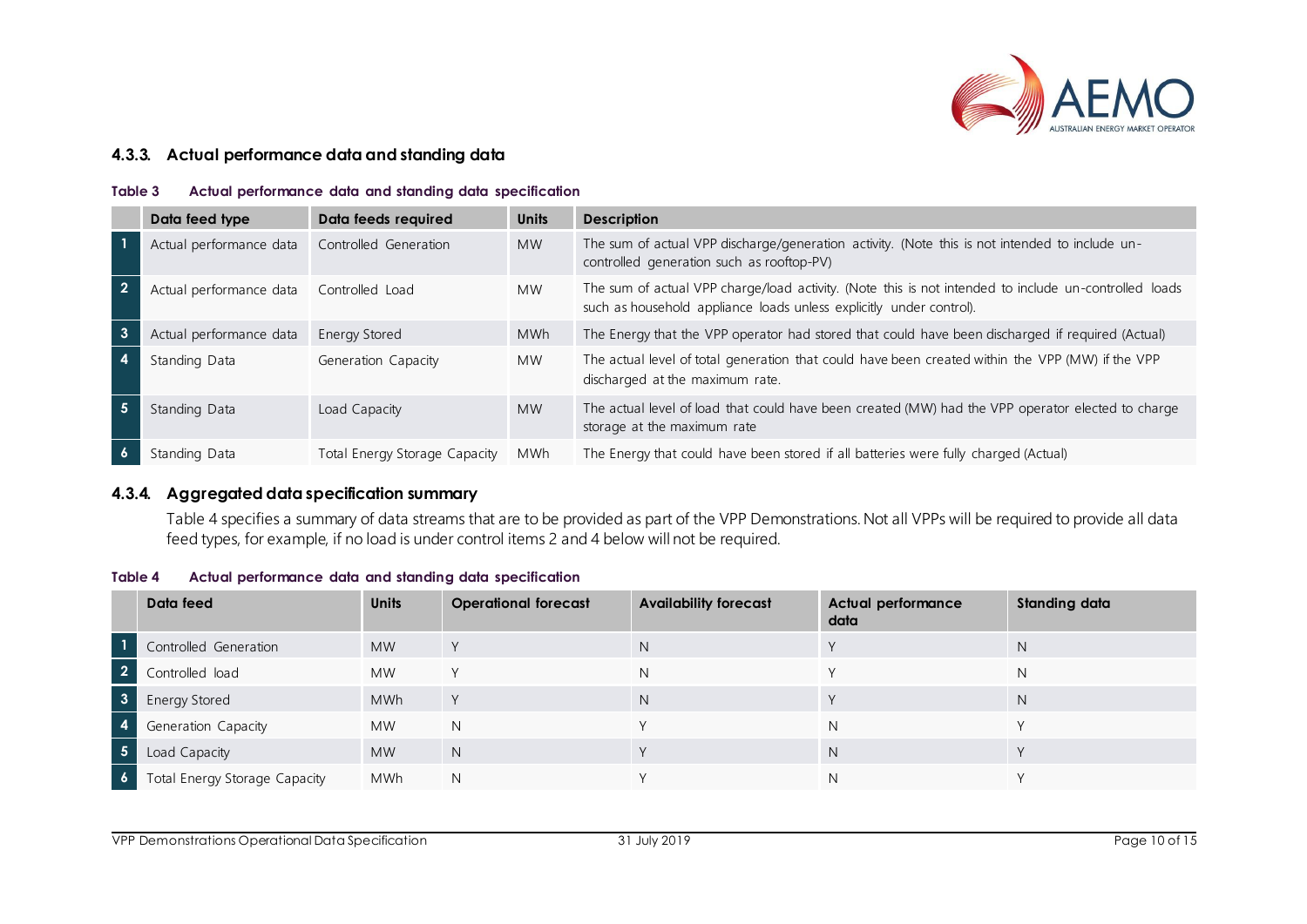

## **4.4. Device level telemetry data**

The device level dataset in the table below should be provided at a 5-minute resolution for each DER device within a VPP portfolio, refreshed/uploaded to AEMO on a daily or weekly basis.

#### **Table 5 Device level telemetry data specification**

| <b>Installation type</b> | <b>Parameter</b>                                       | <b>Units</b> | <b>Basis</b>                  |
|--------------------------|--------------------------------------------------------|--------------|-------------------------------|
| <b>All</b>               | Timestamp                                              | Timestamp    | Instantaneous                 |
| <b>All</b>               | Customer gross load                                    | kW, kVAr     | Max, min, mean                |
| <b>All</b>               | Voltage                                                | V            | Max, min, mean, instantaneous |
| <b>All</b>               | Frequency                                              | Hz           | Max, min, mean, instantaneous |
| <b>All</b>               | Export power                                           | kW, kVAr     | Max, min, mean                |
| <b>DC</b> battery        | Inverter power output                                  | kW, kVAr     | Max, min, mean                |
| <b>DC</b> battery        | Battery DC power output                                | <b>kW</b>    | Max, min, mean                |
| <b>AC battery</b>        | PV inverter power output                               | kW, kVAr     | Max, min, mean                |
| <b>AC battery</b>        | Battery inverter power output                          | kW, kVAr     | Max, min, mean                |
| <b>Any battery</b>       | Battery state of charge (usable)                       | Wh           | Mean, instantaneous           |
| No battery               | Device net power output. Power consumption is negative | kW, kVAr     | Max, min, mean                |

## <span id="page-10-2"></span><span id="page-10-0"></span>**5. DATA PROVIDED FROM AEMO**

<span id="page-10-1"></span>Two-way communication control signals may be considered, similar to Reliability and Emergency Reserve Trader (RERT) or dispatch instructions, but are not currently in scope for the VPP Demonstrations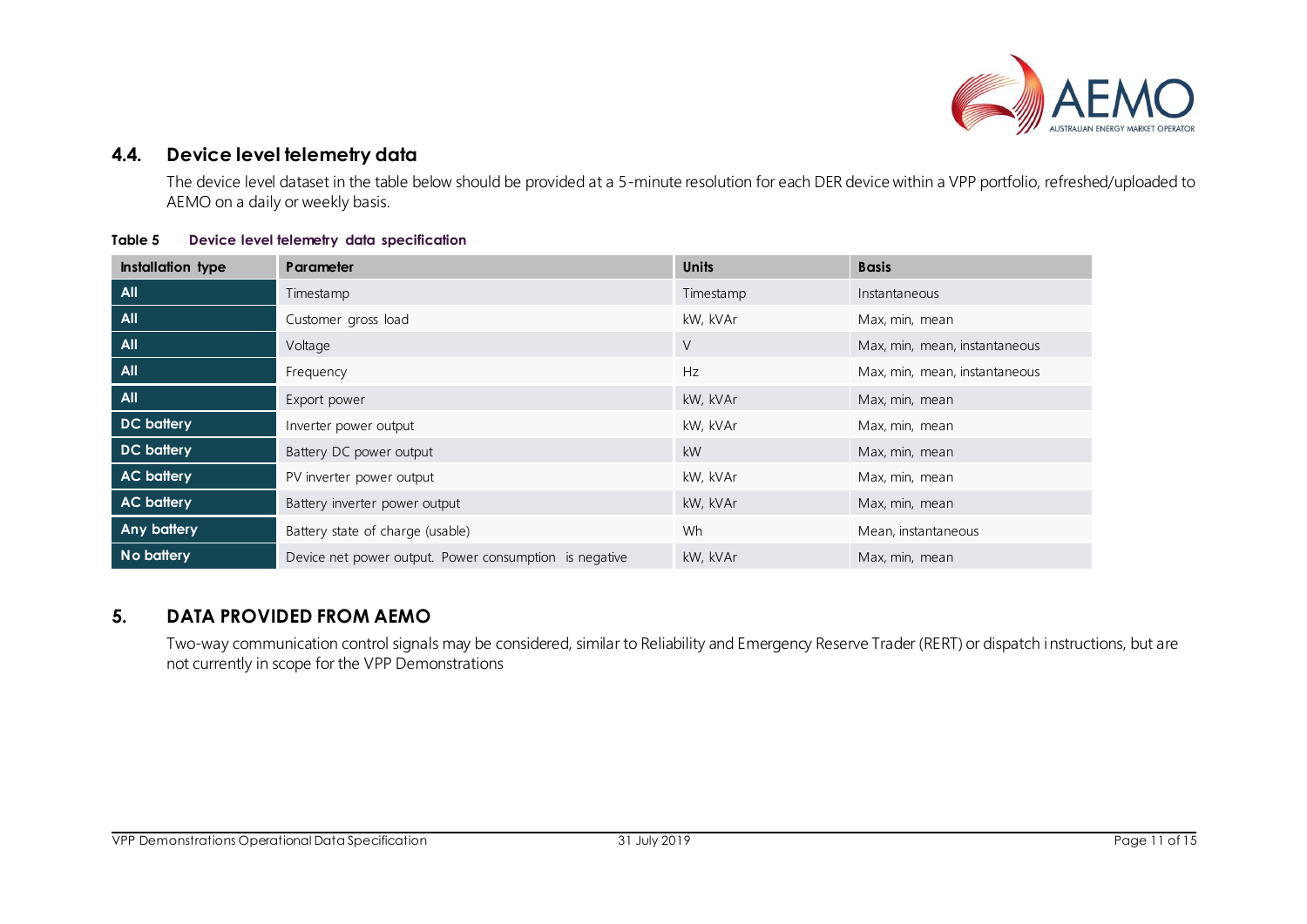

## **APPENDIX A. ADDITIONAL INFORMATION RELATING TO THE OPERATIONAL DATA SPECIFICATION**

Relevant information is available on AEMO's website:

- Pre-dispatch (PD) System Operating Procedure (SO\_OP\_3704)[: https://www.aemo.com.au/-/media/Files/Electricity/NEM/](https://www.aemo.com.au/-/media/Files/Electricity/NEM/Security_and_Reliability/Power_System_Ops/Procedures/SO_OP_3704---Predispatch.pdf) [Security\\_and\\_Reliability/Power\\_System\\_Ops/Procedures/SO\\_OP\\_3704---Predispatch.pdf](https://www.aemo.com.au/-/media/Files/Electricity/NEM/Security_and_Reliability/Power_System_Ops/Procedures/SO_OP_3704---Predispatch.pdf).
- Short-term projected assessment of system adequacy (ST PASA): <https://www.aemo.com.au/-/media/Files/PDF/0431-0004-pdf.pdf>.
- Spot market operations timetable[: https://www.aemo.com.au/-/media/Files/Electricity/NEM/Security\\_and\\_Reliability/Dispatch/Spot-Market-Operations-](https://www.aemo.com.au/-/media/Files/Electricity/NEM/Security_and_Reliability/Dispatch/Spot-Market-Operations-Timetable.pdf)[Timetable.pdf](https://www.aemo.com.au/-/media/Files/Electricity/NEM/Security_and_Reliability/Dispatch/Spot-Market-Operations-Timetable.pdf).

The pre-dispatch forecast horizon begins at 1230 hrs (Market Time/EST) on each trading day, extending to the end of the next trading day.

The ST PASA forecast horizon begins at the end of the next trading day, extending to the end of trading day + 7 days.

<span id="page-11-0"></span>The following diagrams demonstrate two examples.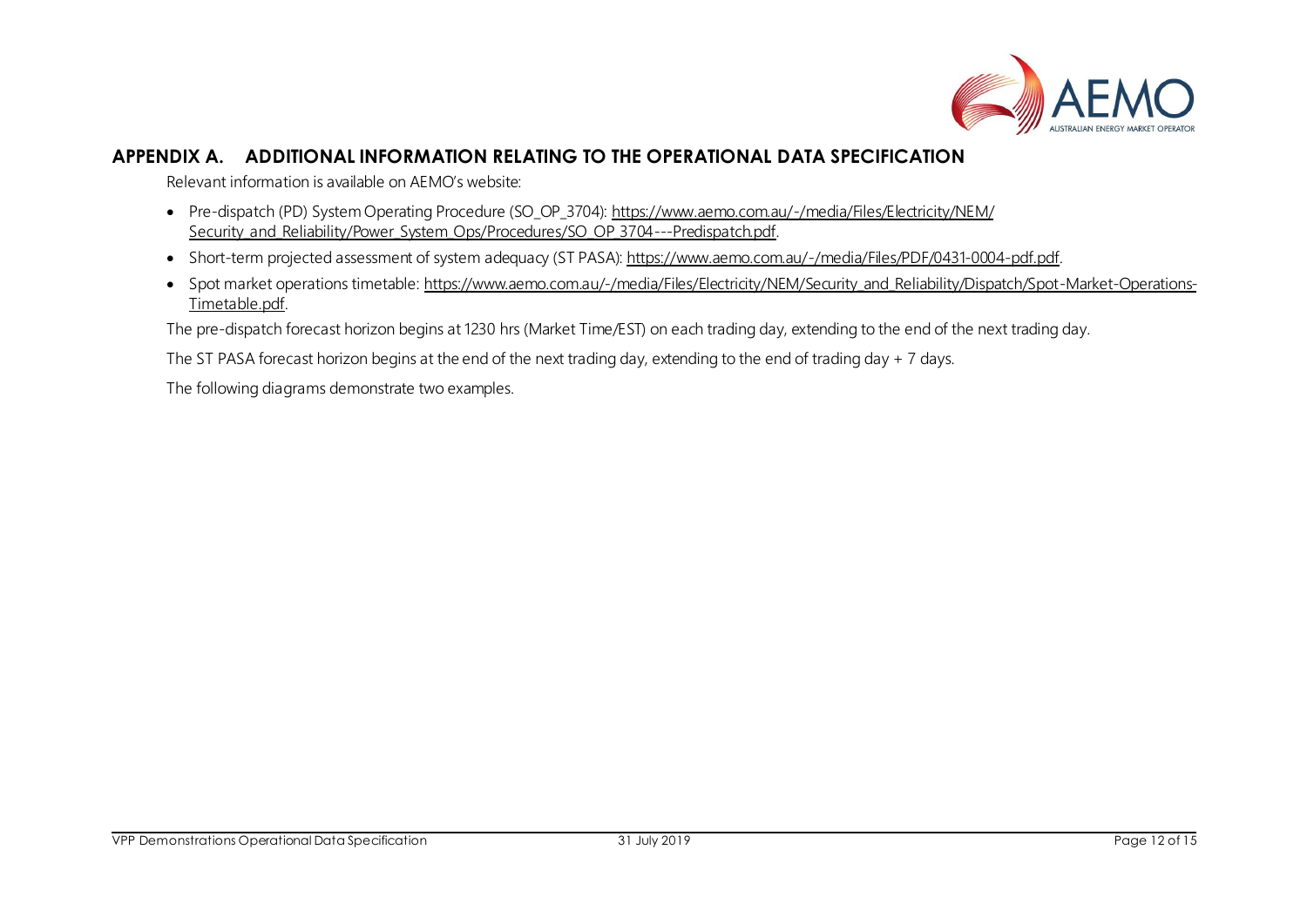

#### **Figure 1 Examples of pre-dispatch runs, 40-hour and 16-hour horizons**

*Example 1: As at 1230 hrs pre-dispatch run on calendar day 1 March. Pre-dispatch is a 40-hour horizon.*



*Example 2: As at 1000 hrs pre-dispatch run on calendar day 2 March. Pre-dispatch is now a 16-hour horizon.*

<span id="page-12-0"></span>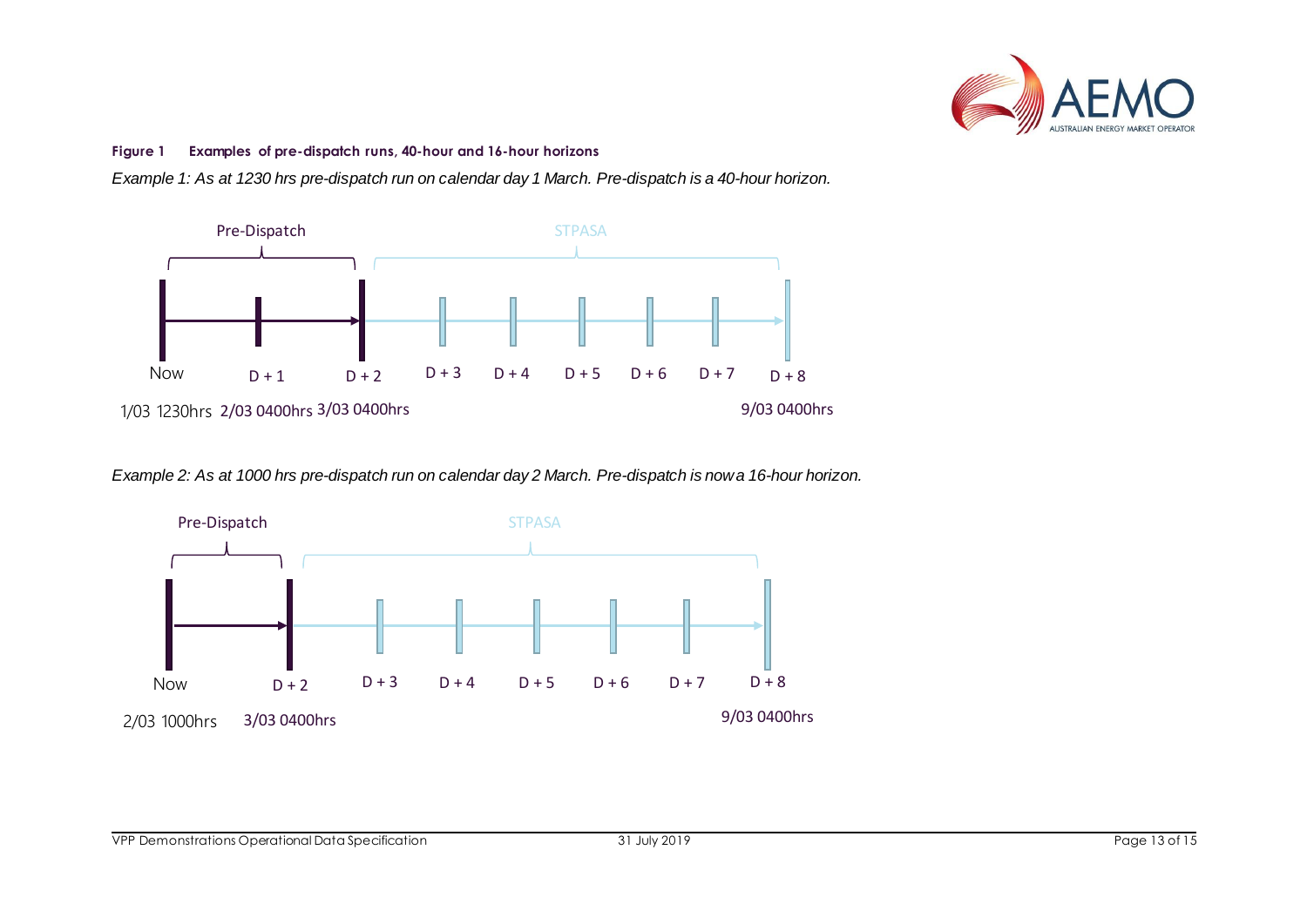

## **APPENDIX B. EXAMPLE DATA FEEDS FOR THE OPERATIONAL DATA SPECIFICATION**

The following diagram is an example representation of each of the data feeds specified above. These values could represent either forecasts or actual.

- Chart shows only to Day + 3, however the ST PASA window extends to 0400 hrs on Day + 8 as in Appendix A.
- This example assumes a VPP comprising 15 MW load (10 MW battery + 5 MW controllable load), 10 MW generation (battery only) and 20 MWh battery storage.
- <span id="page-13-0"></span>• An additional 2 MW of both load and generation, and 2 MWh of storage, is made available from 0400hrs on Day + 3.